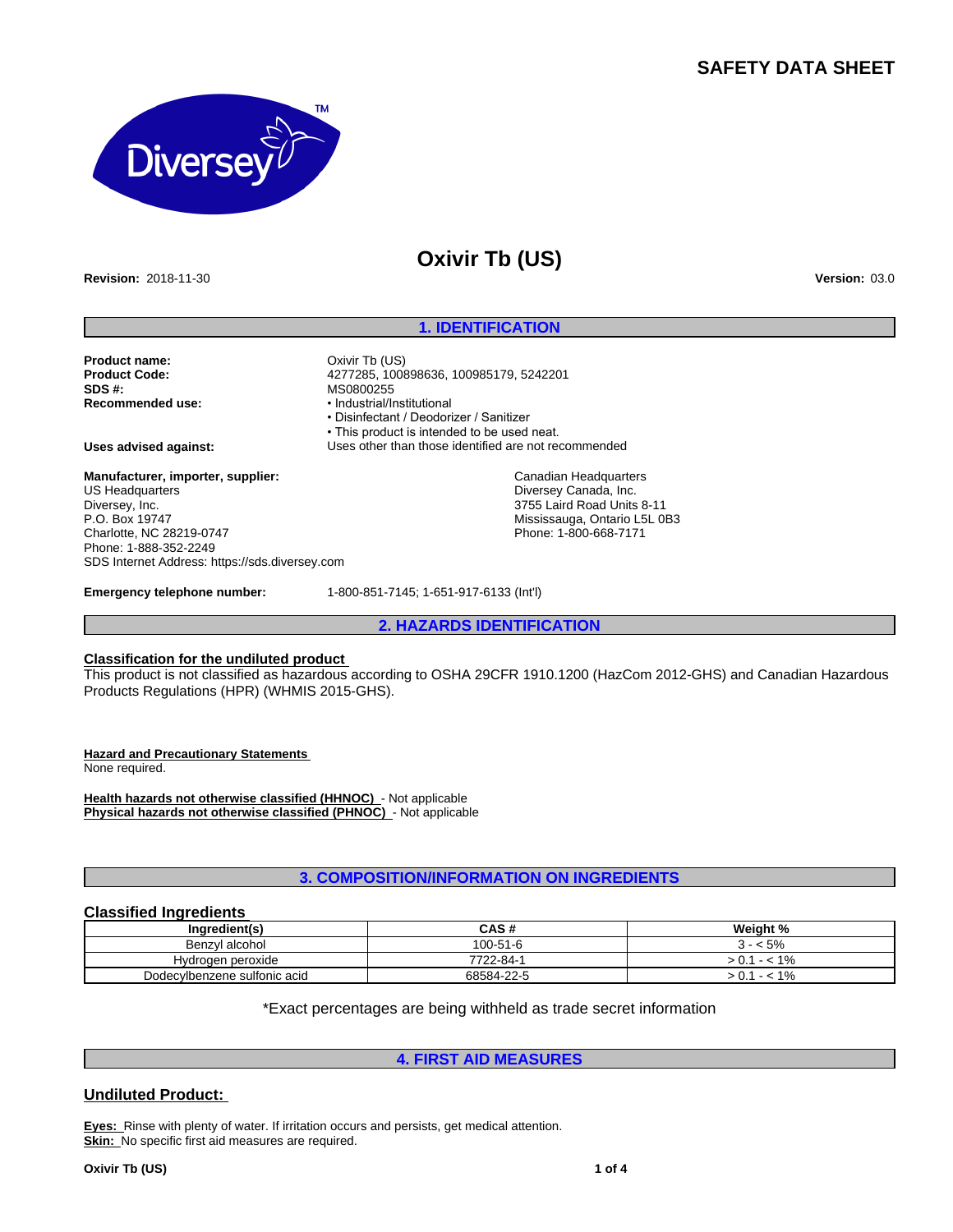**Inhalation:** No specific first aid measures are required. **Ingestion:** Rinse mouth with water.

**Most Important Symptoms/Effects:** No information available. **Immediate medical attention and special treatment needed** Not applicable.

#### **5. FIRE-FIGHTING MEASURES**

**Specific methods:** No special methods required **Specific hazards:** 

**Suitable extinguishing media:** The product is not flammable. Extinguish fire using agent suitable for surrounding fire.

**Special protective equipment for firefighters:** As in any fire, wear self-contained breathing apparatus pressure-demand, MSHA/NIOSH (approved or equivalent) and full protective gear.

**Extinguishing media which must not be used for safety reasons:** No information available.

### **6. ACCIDENTAL RELEASE MEASURES**

**Environmental precautions and clean-up methods:**

**Personal precautions:** Put on appropriate personal protective equipment (see Section 8.). Clean-up methods - large spillage. Absorb spill with inert material (e.g. dry sand or earth), then place in a chemical waste container. Use a water rinse for final clean-up.

#### **7. HANDLING AND STORAGE**

**Handling:** Avoid contact with skin and eyes. FOR COMMERCIAL AND INDUSTRIAL USE ONLY. **Storage:** Keep tightly closed in a dry, cool and well-ventilated place. **Aerosol Level (if applicable) :** Not applicable.

### **8. EXPOSURE CONTROLS / PERSONAL PROTECTION**

#### **Exposure Guidelines:** .

| Ingredient(s)     | .<br>vฅว # | <b>ACGIH</b> | <b>OSHA</b>                                  |
|-------------------|------------|--------------|----------------------------------------------|
| Hydrogen peroxide | 7722-84-   | (TWA)<br>ppm | (TWA<br>ppm                                  |
|                   |            |              | (TWA)<br>4 ma/m $^3$<br>.<br>$\cdot$ $\cdot$ |

#### **Undiluted Product:**

**Engineering measures to reduce exposure:**

Good general ventilation should be sufficient to control airborne levels.

#### **Personal Protective Equipment**

**Eye protection:** No personal protective equipment required under normal use conditions. **Hand protection:** No personal protective equipment required under normal use conditions. **Skin and body protection:** No personal protective equipment required under normal use conditions. **Respiratory protection:** No personal protective equipment required under normal use conditions. **Hygiene measures:** Handle in accordance with good industrial hygiene and safety practice.

#### **9. PHYSICAL AND CHEMICAL PROPERTIES**

**Explosion limits: - upper:** Not determined **- lower:** Not determined **Physical State:** Liquid **Coloring Color:** Clear Colorless<br> **Evaporation Rate:** No information available **Coloring Color:** Cherry Almond Surfactant **Evaporation Rate:** No information available **Odor:** Cherry Almond Surfactant **Odor: Cherry Almond Surfactant Odor: Cherry Almond Surfactant Odor: Cherry Almond Surfactant Odor: Cherry Almond Surfactant Odo Odor threshold:** No information available. **Melting point/range:** Not determined **Decomposition temperature:** Not determined Not applicable **Autoignition temperature:** No information available **Solubility:** Completely Soluble **Solubility in other solvents: No information available Density:** 8.42 lbs/gal 1.01 Kg/L **Vapor density:** No information available **Bulk density:** No information available **Vapor pressure:** No information available.<br> **Flash point (°F):** > 200 °F > 93.4 °C<br> **Partition coefficient (n-octanol/water):** N **Viscosity:** 1 No information available **Elemental Phosphorus:** 0.12 % by wt. **VOC:** 0 % \* **pH:** 3 **Flammability (Solid or Gas):** Not applicable **Corrosion to metals:** Not determined **Sustained combustion:** Not applicable

**Partition coefficient (n-octanol/water):** No information available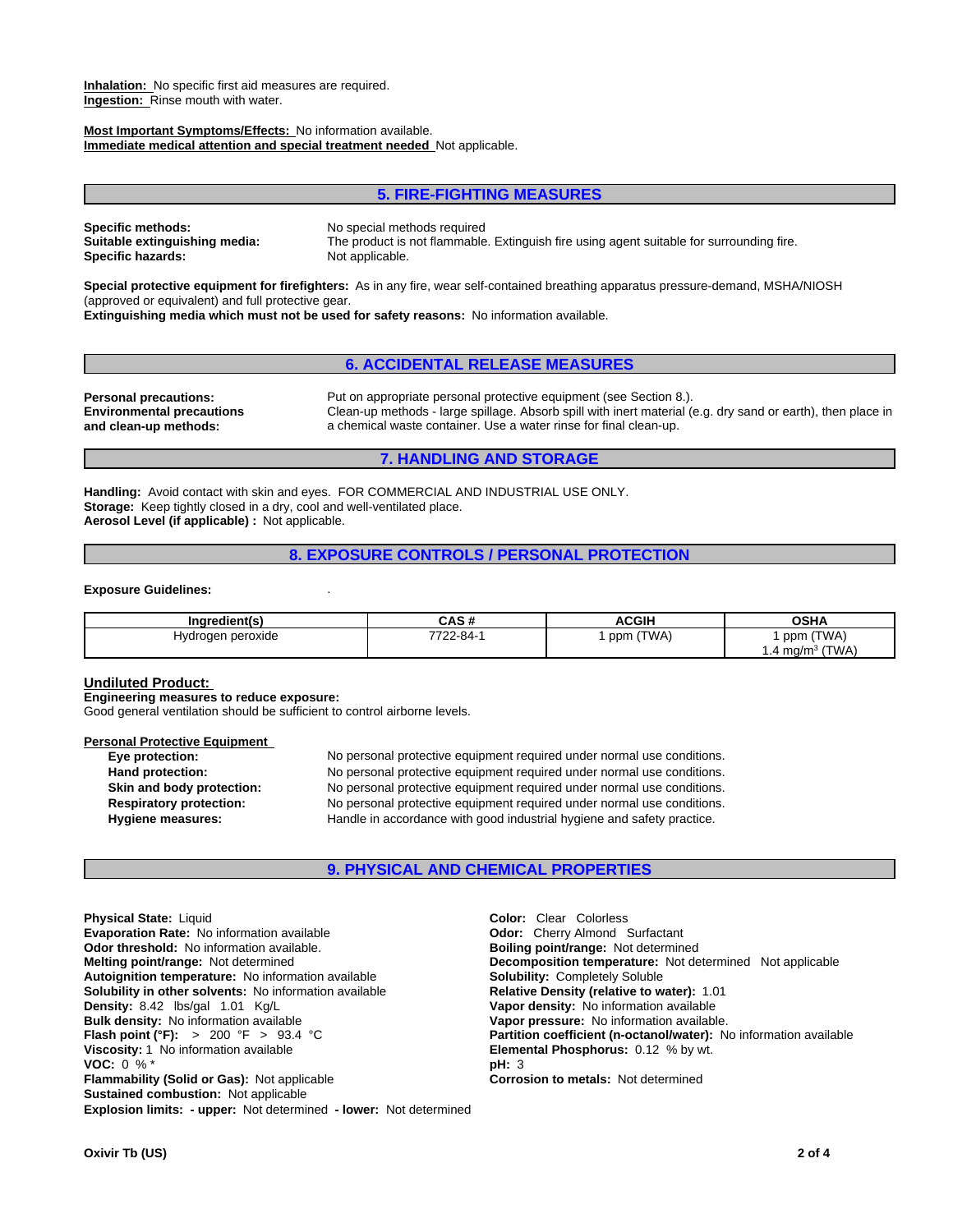\* - Title 17, California Code of Regulations, Division 3, Chapter 1, Subchapter 8.5, Article 2, Consumer Products, Sections 94508

### **10. STABILITY AND REACTIVITY**

| <b>Reactivity:</b>                | Not Applicable                                                                        |
|-----------------------------------|---------------------------------------------------------------------------------------|
| Stability:                        | The product is stable                                                                 |
| Hazardous decomposition products: | None reasonably foreseeable.                                                          |
| <b>Materials to avoid:</b>        | Do not mix with any other product or chemical unless specified in the use directions. |
| <b>Conditions to avoid:</b>       | No information available.                                                             |

**11. TOXICOLOGICAL INFORMATION**

#### **Information on likely routes of exposure:**

Skin contact, Inhalation, Eye contact

### **Delayed, immediate, or chronic effects and symptoms from short and long-term exposure**

**Skin contact:** Unlikely to be irritant in normal use. **Eye contact:** May be mildly irritating to eyes. **Ingestion:** No information available. **Inhalation:** No information available. **Sensitization:** No known effects. **Target Organs (SE):** None known **Target Organs (RE):** None known

### **Numerical measures of toxicity**

| ATE - Oral (mg/kg):             | >5000 |
|---------------------------------|-------|
| ATE - Dermal (mg/kg):           | >5000 |
| ATE - Inhalatory, mists (mg/l): | >20   |

### **12. ECOLOGICAL INFORMATION**

**Ecotoxicity:** No information available.

#### **Persistence and Degradability:** No information available.

**Bioaccumulation:** No information available.

### **13. DISPOSAL CONSIDERATIONS**

Do not contaminate water, food, or feed by storage or disposal.

#### **Waste from residues / unused products (undiluted product):**

This product, as sold, if discarded or disposed, is not a hazardous waste according to Federal regulations (40 CFR 261.4 (b)(4)). Under RCRA, it is the responsibility of the user of the product to determine, at the time of disposal, whether the waste solution meets RCRA criteria for hazardous waste. Dispose in compliance with all Federal, state, provincial, and local laws and regulations.

**Pesticide Storage:** Refer to product label.

**Pesticide Disposal:** Refer to product label.

**Container Disposal:** Refer to product label.

**RCRA Hazard Class (undiluted product):** Not Regulated.